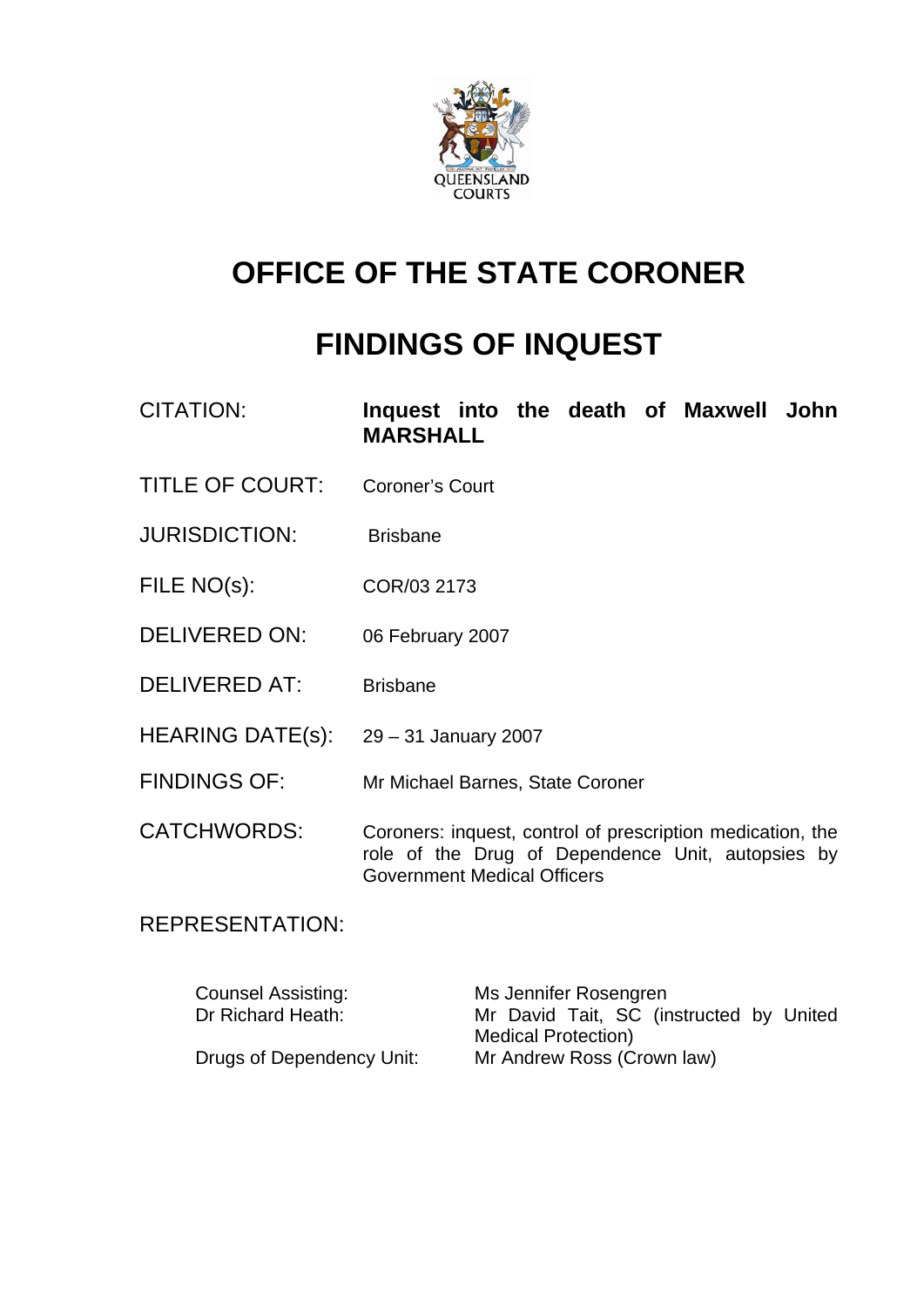#### **Findings of the inquest into the death of Maxwell John Marshall**

Introduction...................................................................................................1 The Coroner's jurisdiction.............................................................................1 The basis of the jurisdiction ......................................................................1 The scope of the Coroner's inquiry and findings.......................................1 The admissibility of evidence and the standard of proof ...........................2 The investigation ..........................................................................................3 The inquest...................................................................................................3 The evidence................................................................................................4 Family Background ...................................................................................4 Medical history in Victoria .........................................................................4 Mr Marshall moves to Queensland ...........................................................4 Recent Medical History in New South Wales............................................6 Mr Marshall returns to Queensland...........................................................7 The death is discovered............................................................................8 Autopsy evidence .....................................................................................8 Expert evidence ........................................................................................9 Findings required by s45 ............................................................................10 Identity of the deceased..........................................................................10 Place of death.........................................................................................10 Date of death ..........................................................................................10 Cause of death .......................................................................................10 Concerns, comments and recommendations .............................................10 Was Dr Heath's response to Mr Marshall's medical issues appropriate?10 The adequacy of the contribution of the DDU.........................................12 Recommendation 1 - Audit of the effectiveness of the Drugs of Dependence Unit .........................................................................................................13 The availability of pain management services on the Sunshine Coast ...13 The adequacy of the autopsy..................................................................14

Table of contents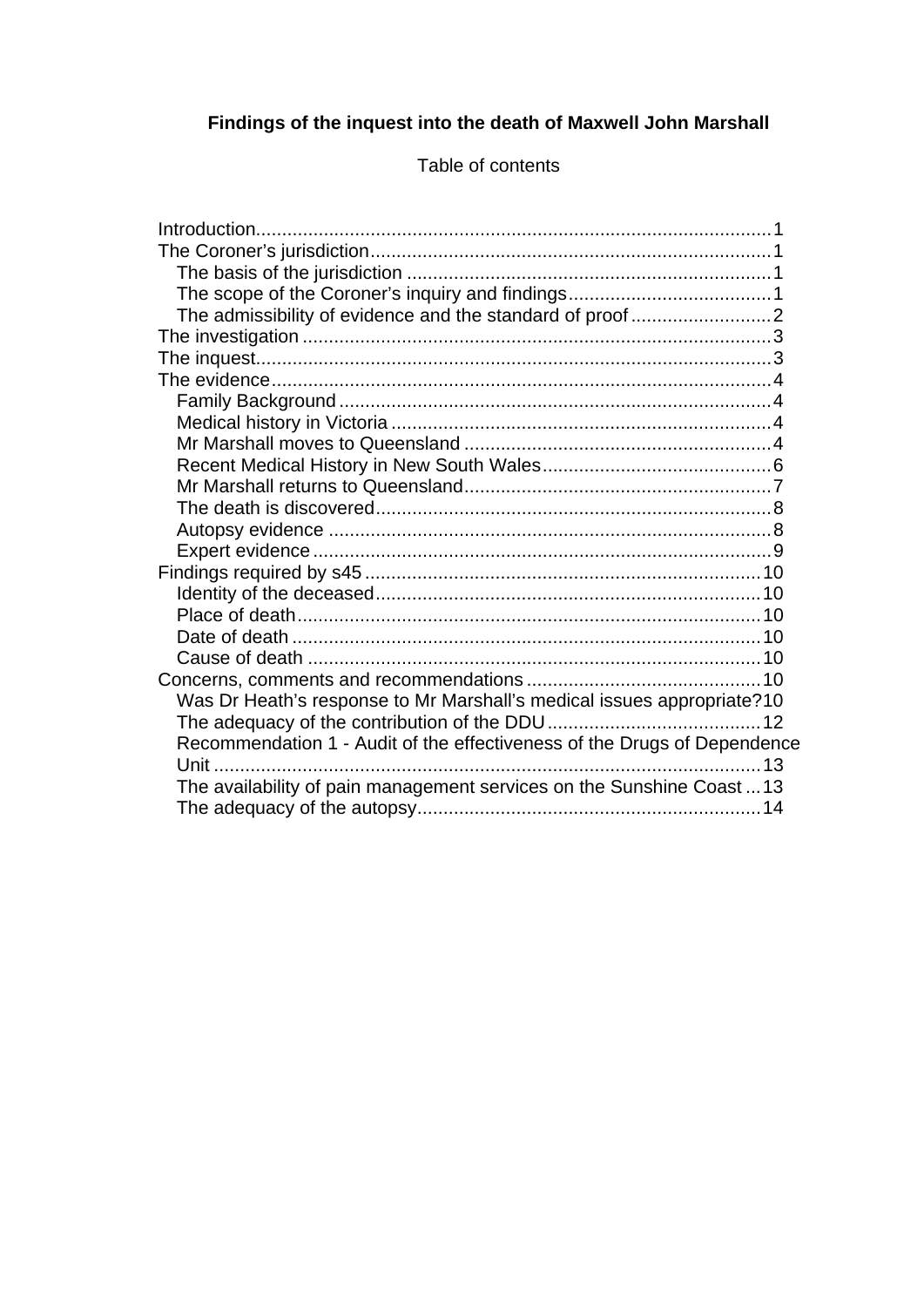The *Coroners Act 2003* provides in s45 that when an inquest is held, the coroner's written findings must be given to the family of the person who died and to each of the persons or organisations granted leave to appear at the inquest. These are my finding in relation to the death of Maxwell John Marshall. They will be distributed in accordance with the requirements of the Act and a copy placed on the website of the Office of the State Coroner.

## *Introduction*

Maxwell John Marshall was discovered by police deceased in his residence at Mt Coolum on 9 December 2003.

These findings seek to explain how the death occurred and consider whether any changes to Queensland Health policies or practices could reduce the likelihood of deaths occurring in similar circumstances in the future. They also consider whether the professional conduct of Mr Marshall's doctor should be referred for the consideration of the Queensland Medical Board.

# *The Coroner's jurisdiction*

Before turning to the evidence, I will say something about the nature of the coronial jurisdiction.

## **The basis of the jurisdiction**

When Mr Marshall was discovered deceased in his residence by police, the cause of his death was not immediately apparent. As such, a cause of death certificate could not be issued and the matter was reported to a local coroner for investigation.<sup>1</sup>

When that investigation became protected, the local coroner requested that I assume responsibility for the matter as it was more expeditious for the necessary expert witnesses to be briefed and consulted from this office.

### **The scope of the Coroner's inquiry and findings**

A coroner has jurisdiction to inquire into the cause and the circumstances of a reportable death. If possible he/she is required to find:-

- whether a death in fact happened;
- the identity of the deceased;

l

- when, where and how the death occurred; and
- what caused the person to die.

There has been considerable litigation concerning the extent of a coroner's jurisdiction to inquire into the circumstances of a death. The authorities clearly establish that the scope of an inquest goes beyond merely establishing the medical cause of death.

An inquest is not a trial between opposing parties but an inquiry into the death. In a leading English case it was described in this way:-

<sup>1</sup> s8 (3) (e) defines "*reportable death*" to include deaths where a death certificate has not been issued, and is not likely to be issued. Section 7(2) requires that such deaths be reported to a police officer who in turn is required to report the death in writing to a Coroner.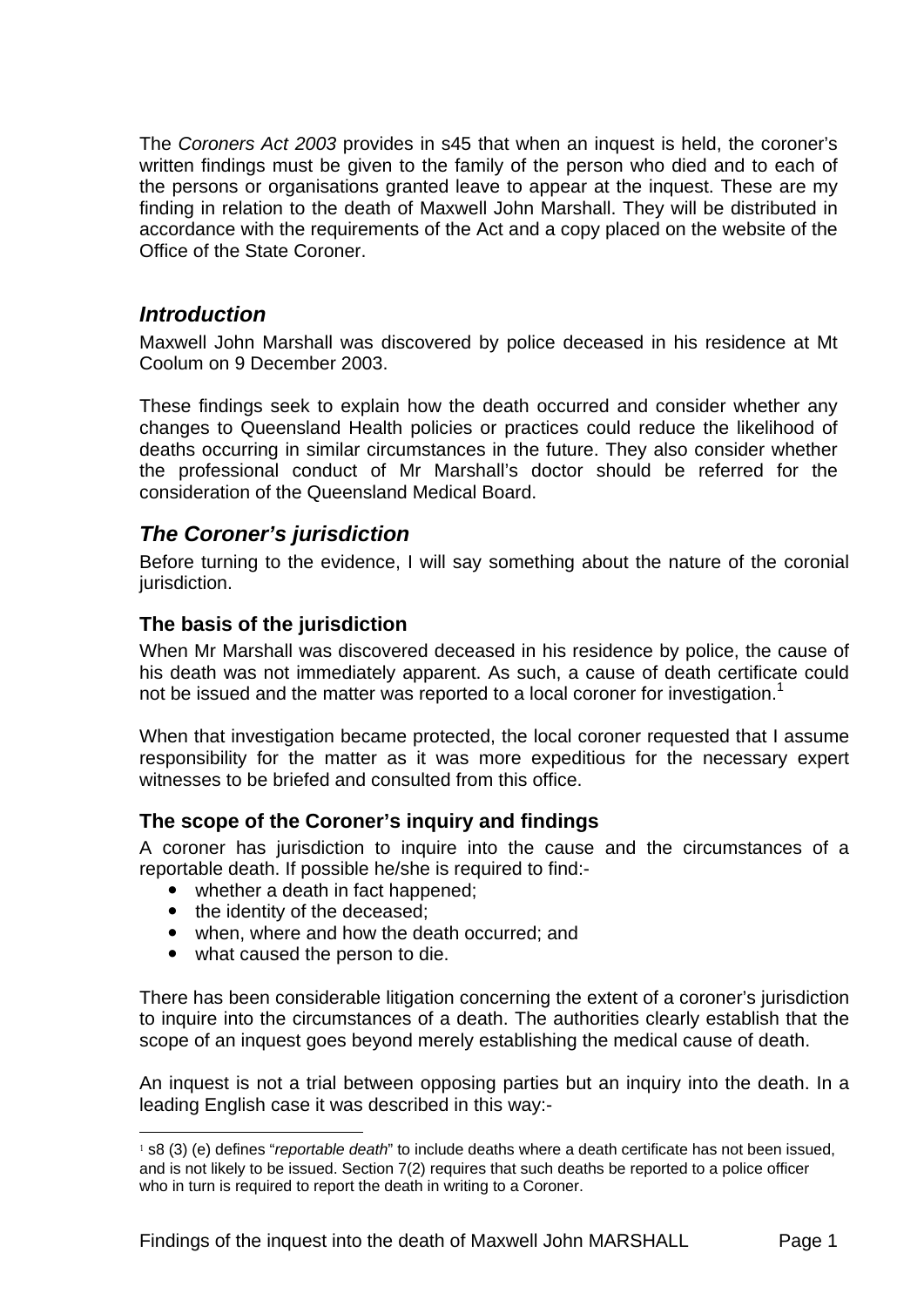*It is an inquisitorial process, a process of investigation quite unlike a criminal trial where the prosecutor accuses and the accused defends… The function of an inquest is to seek out and record as many of the facts concerning the death as the public interest requires.*<sup>2</sup>

The focus is on discovering what happened, not on ascribing guilt, attributing blame or apportioning liability. The purpose is to inform the family and the public of how the death occurred with a view to reducing the likelihood of similar deaths. As a result, the Act authorises a coroner to make preventive recommendations concerning public health or safety, the administration of justice or ways to prevent deaths from happening in similar circumstances in future.<sup>3</sup> However, a coroner must not include in the findings or any comments or recommendations statements that a person is or maybe guilty of an offence or is or may be civilly liable for something.<sup>4</sup>

### **The admissibility of evidence and the standard of proof**

Proceedings in a coroner's court are not bound by the rules of evidence because s37 of the Act provides that the court "*may inform itself in any way it considers appropriate."* That doesn't mean that any and every piece of information however unreliable will be admitted into evidence and acted upon. However, it does give a coroner greater scope to receive information that may not be admissible in other proceedings and to have regard to its provenance when determining what weight should be given to the information.

This flexibility has been explained as a consequence of an inquest being a fact-finding exercise rather than a means of apportioning guilt: an inquiry rather than a trial.<sup>5</sup>

A coroner should apply the civil standard of proof, namely the balance of probabilities, but the approach referred to as the *Briginshaw* sliding scale is applicable.<sup>6</sup> This means that the more significant the issue to be determined, the more serious an allegation or the more inherently unlikely an occurrence, the clearer and more persuasive the evidence needed for the trier of fact to be sufficiently satisfied that it has been proven to the civil standard.<sup>7</sup>

It is also clear that a coroner is obliged to comply with the rules of natural justice and to act judicially. <sup>8</sup>This means that no findings adverse to the interest of any party may be made without that party first being given a right to be heard in opposition to that finding. As Annetts v McCann<sup>9</sup> makes clear that includes being given an opportunity to make submissions against findings that might be damaging to the reputation of any individual or organisation.

l

<sup>2</sup> *R v South London Coroner; ex parte Thompson* (1982) 126 S.J. 625 3 s46

 $4$  s45(5) and 46(3)<br>  $5$  R v South London Coroner: ex parte Thompson per Lord Lane CI. (1982) 126 S.I. 625

<sup>&</sup>lt;sup>6</sup> Anderson v Blashki [1993] 2 VR 89 at 96 per Gobbo J<br><sup>7</sup> Briginshaw v Briginshaw (1938) 60 CLR 336 at 361 per Sir Owen Dixon J<br><sup>8</sup> Harmsworth v State Coroner [1989] VR 989 at 994 and see a useful discussion of the issu

Law" in *The inquest handbook*, Selby H., Federation Press, 1998 at 13 9 (1990) 65 ALJR 167 at 168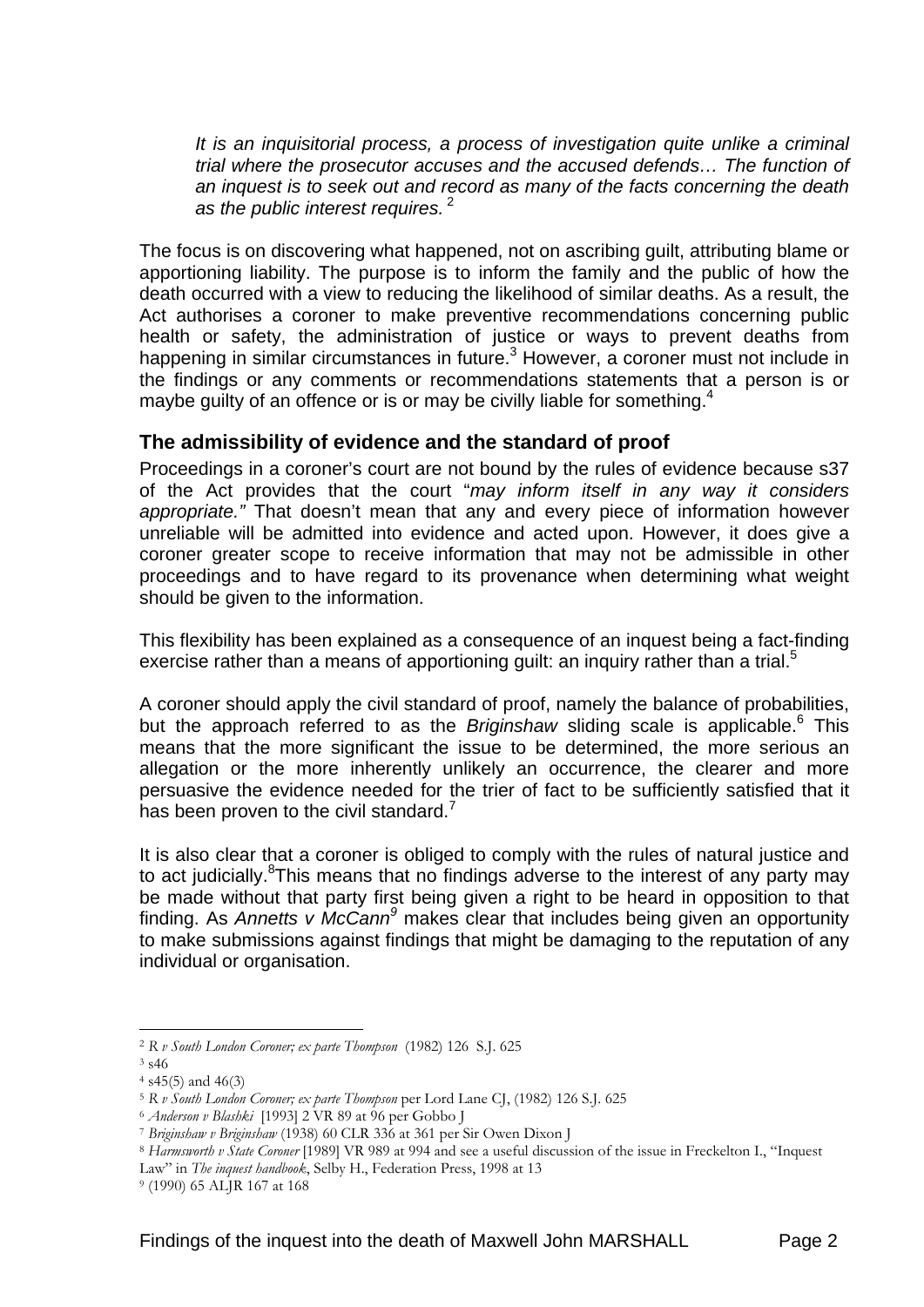# *The investigation*

I will now say something about the investigation of Mr Marshall's death.

Mr Marshall was located by police deceased on 9 December 2003. An investigation commenced immediately and the matter was reported to the local Coroner at Maroochydore.

Police observed Mr Marshall's residence to be in an untidy state. Numerous empty medication packets were found throughout the unit. The medication was identified as Oxycontin and the dosage amount was noted to be 8 x 80 mg daily. Regrettably, the attending officers did not take possession of the medication nor compile a list of the quantities or dates on the packaging. Further the reporting officer did not make inquiries with the doctor who had prescribed the drugs to ascertain anything of Mr Marshal's medical history. An error on the form 1 concerning the medical history contributed to the autopsying doctor being materially misled. These deficiencies will be brought to the officer's attention to ensured they do not recur.

Contact was made with Mrs Jones to inform her that her brother had passed away. It was established that she had last spoken to her brother on 5 December 2003.

Enquiries were made with Mr Marshall's neighbours in an effort to establish when he had last been seen. A neighbour reported that they had not seen Mr Marshall for over a month. Mr Marshall last attended upon Dr Heath on 27 November 2003. Dr Heath was the prescribing doctor for the medication Oxycontin located at Mr Marshall's residence.

On 16 December 2003, an autopsy was conducted at the Nambour Hospital by Dr John Scott, a government medical officer. Dr Scott concluded that Mr Marshall's death was caused by drug toxicity due to Oxycodone and alcohol ingestion.

Correspondence between my office and Dr Scott in relation to the cause of Mr Marshall's death led Dr Scott to amend the autopsy finding by deleting the reference to alcohol as contributor to his cause of death. On reflection, Dr Scott concluded that the presence of alcohol was most likely a post mortem reaction.

Expert reports have been obtained by my office in an attempt to reach a definitive conclusion in relation to the cause of Mr Marshall's death. The extensive process of obtaining opinions from relevant experts contributed to the delay in conducting this inquest.

# *The inquest*

A pre-hearing conference was held in Brisbane on 11 December 2006. Ms Rosengren was appointed Counsel Assisting. Leave to appear was granted to Dr Alun Richards of the Drugs of Dependence Unit, which is a division of Queensland Health, and Dr Richard Heath the deceased man's treating general practitioner. The family of Mr Marshall was not separately represented but they consulted with those assisting me before and throughout the inquest. The inquest then proceeded over three days commencing on 29 January 2007. Thirteen witnesses gave evidence and forty-eight exhibits were tendered.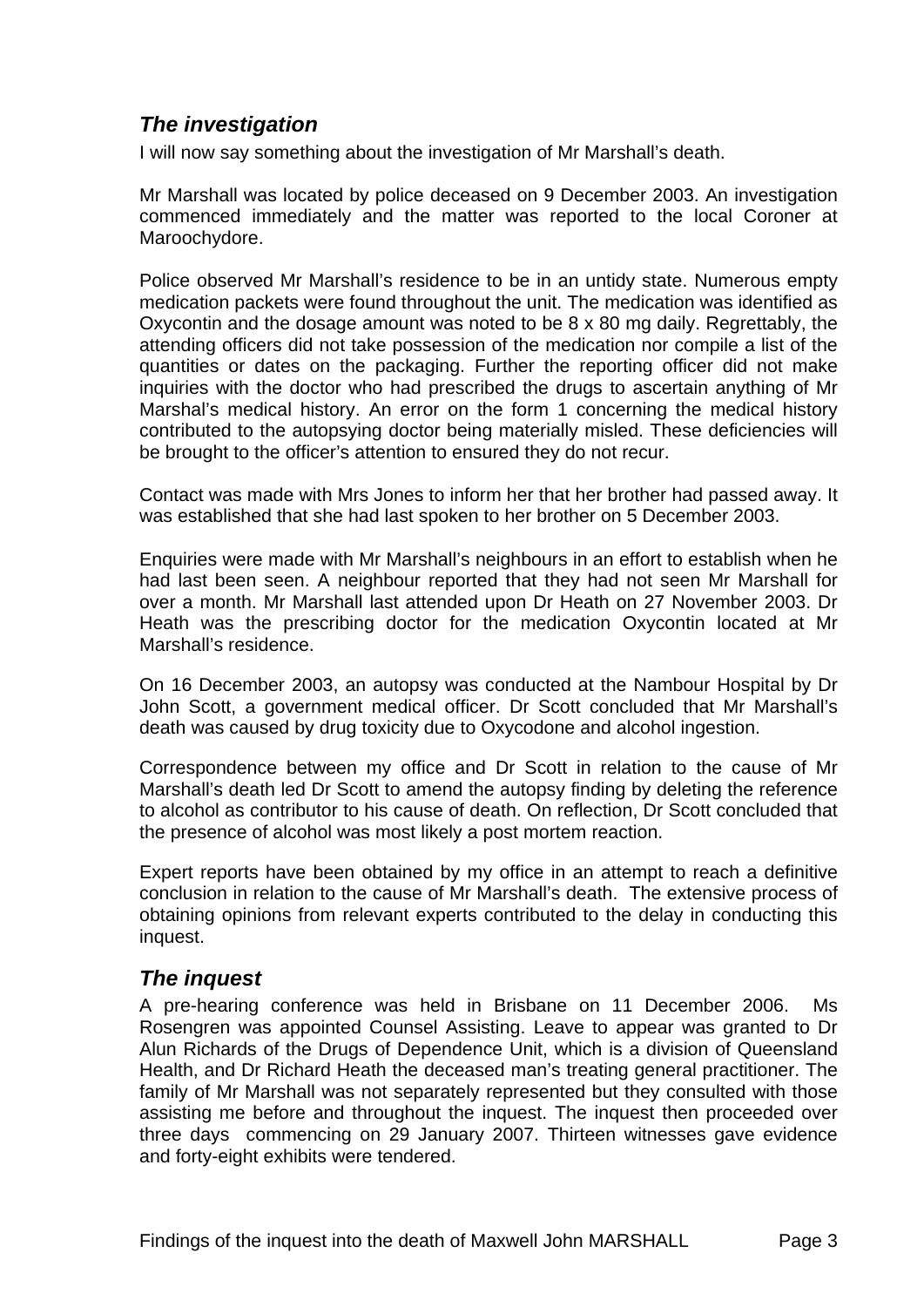## *The evidence*

I turn now to the evidence. Of course I can not summarise all of the information contained in the exhibits and transcript but I consider it appropriate to record in these reasons the evidence I believe is necessary to understand the findings I have made.

### **Family Background**

Mr Marshall was born in Victoria on 15 March 1955 making him 48 years of age at the time of his death. Mr Marshall was a serving member of Victoria Police from 1978 to 1985 achieving the rank of Senior Constable. He was married in 1980 and divorced in 1986. There were no children of this relationship.

After he left the police service, Mr Marshall took up residence with his mother and grandmother to care for them and to assist with the family business, a large and busy TAB agency. His father had died in 1983 and the business was too much for his mother to manage alone. Mr Marshall's mother suffered a brain haemorrhage and battled cancer; after a long struggle, she passed away in February 2000. Mr Marshall's grandmother died shortly afterwards in August 2000. Mr Marshall was their primary carer during their illnesses.

This must have been a very difficult periods for Mr Marshall because, as detailed below, he was also suffering from ill-health during most of this period.

Following the death of his mother and grandmother, Mr Marshall relocated from Victoria to Mt Coolum in early 2001.

Mr Marshall had two siblings. His eldest sister, Ms Roseanne Jones was close to him throughout their lives. She and her husband were very supportive of Mr Marshall throughout the period of his illness.

### **Medical history in Victoria**

In the early 1990's, Mr Marshall was diagnosed with Guillain-Barre syndrome, an auto immune condition in which the sufferer's nerves are attacked by the body's immune system. As a result, the nerve insulation or myelin is damaged and signals are delayed or otherwise changed. The disease causes spreading paralysis, muscular weakness and strange sensations as the sensory nerves of the skin are affected. Some sufferers spontaneously recover whilst others are left with permanent disabilities which can include neuropathic pain and numbness of limbs.

It appears that Mr Marshall was not fortunate in this regard. He suffered continued severe neuropathic pain as a consequence of the syndrome. Records indicate that Mr Marshall was prescribed Doloxene in the 1990's. It was the opinion of his treating doctor at that time that he became dependant on prescription medication. Mr Marshall was also a participant in the methadone maintenance program between 1994 and 1995.

### **Mr Marshall moves to Queensland**

In early 2001 Mr Marshall relocated to Queensland to live. Dr Heath became Mr Marshall treating doctor on 29 March 2001 when he was first consulted in relation to Mr Marshall's pain management issues. Mr Marshall complained of severe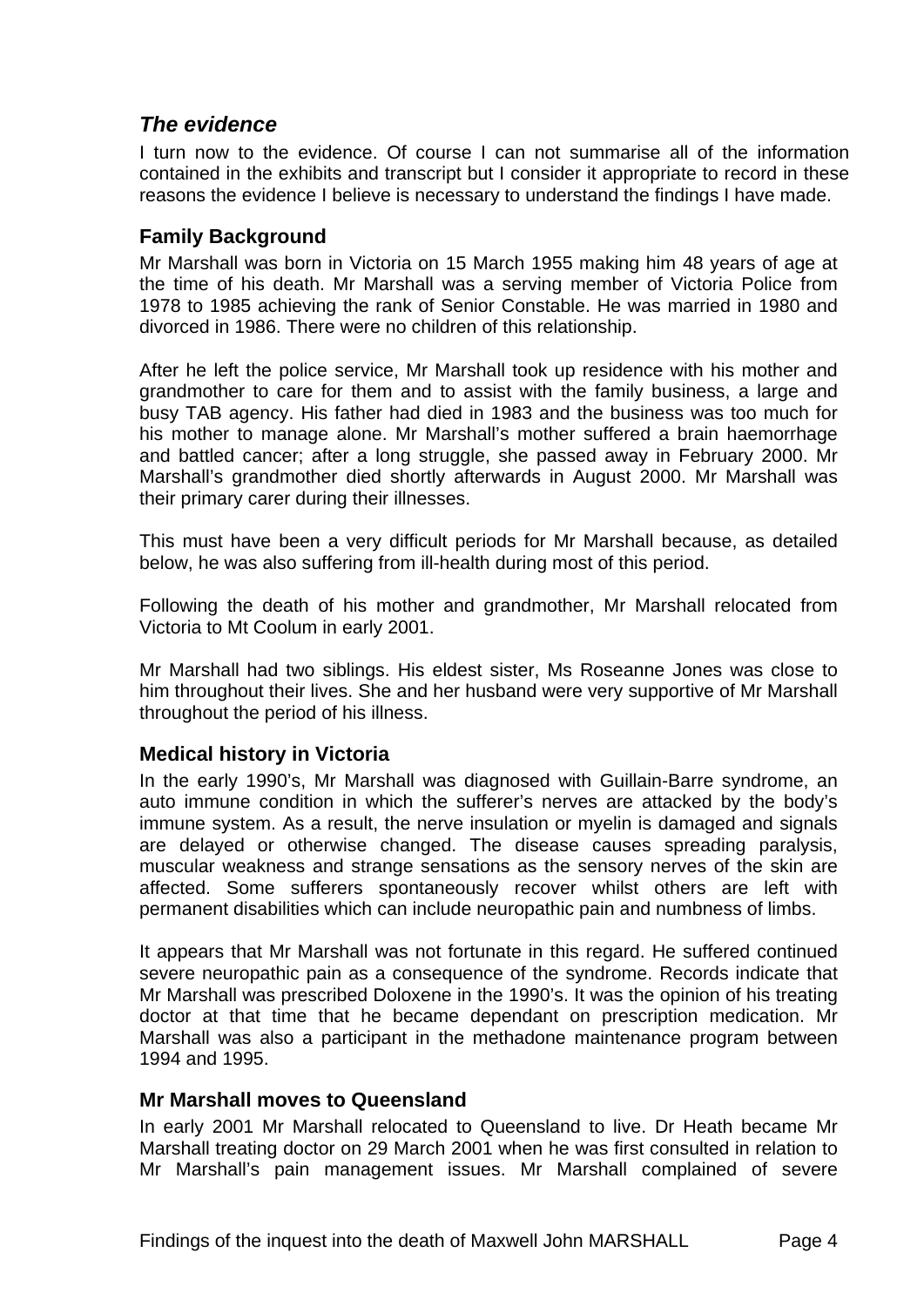headaches and back pain and gave a history of suffering post Guillain- Barre symptoms. He advised Dr Heath that he was taking up to 14 Doloxene tablets per day and that he had also been prescribed Endone. Dr Heath prescribed him Endone, 5 mg tablets one to two tablets every four to six hours when necessary, Proladone 30 mg suppositories, one each night and Doloxene 100 mg capsules, one to two capsules every four to six hours when necessary.

On 5 April 2001, Dr Heath wrote to Dr David Taylor of the Special Health (Drug Dependency) Services Unit as a result of his concern regarding Mr Marshall's significant narcotic tolerance, asking for suggestions regarding treatment options.

Dr Heath advised the Drugs of Dependence Unit (the DDU) of his treating of Mr Marshall as he was required to do on account of his having come to the conclusion that it was likely that he would be prescribing Mr Marshall Schedule 8 drugs for in excess of eight weeks. In its acknowledgement, the DDU requested a copy of Dr Taylor's report which Dr Heath had told them he was seeking. Further requests for Dr Taylor's report were made by the DDU on 14 June and on 28 June 2001. These letters prompted Dr Heath to again request Dr Taylor to review Mr Marshall but it seems this never happened.

Dr Heath wrote to the DDU on 29 June 2001 advising that he had sent a reminder to Dr Taylor. He also informed the Unit that there was no evidence that Mr Marshall was doctor shopping or engaging in criminal activity and that his medication had been varied. The Unit corresponded with Dr Heath on 4 July 2001 and asked to be kept apprised of any developments in relation to Mr Marshall's management.

On 15 July 2001, Dr Taylor wrote to Dr Heath and informed him that the Special Health Services did not have the clinical capacity to accept any referrals for management of chronic pain and that he had passed the referral on to the DDU for its advice in relation to a further referral. The Unit recommended to Dr Taylor that the Royal Brisbane Hospital Pain Clinic might be able to help. This advice was also sent to Dr Heath.

On 26 July 2001, Dr Heath wrote to the DDU and suggested that Mr Marshall be reviewed at either the Sunshine Coast or Brisbane Pain Clinic and assessed by the Adult Mental Health Service. He sought an alteration of his prescribing "authority" to withdraw Doloxene and substitute Oxycontin 20mg twice a day.<sup>10</sup> The Unit acknowledged Dr Heath's correspondence and requested copies of the pain clinic report and Adult Mental Health report when they were received.

In September, Dr Heath wrote to the DDU advising that Mr Marshall was stabilised on 240mg per day of Oxycontin and that he would "*gradually reduce the narcotic dosing over the next four months*."

In November 2001, Dr Heath referred Mr Marshall to Dr Yaksich at the Noosa Hospital for participation in a pain management program. Mr Marshall attended upon Dr Yaksich who concluded that he would be a good candidate for a three week pain

l

 $10$  The DDU's authority was only required if Mr Marshall was assessed by Dr Heath as being "a drug dependent person" within the terms of s5 of the Health Act 1937. It was unclear from his evidence whether he appreciated this.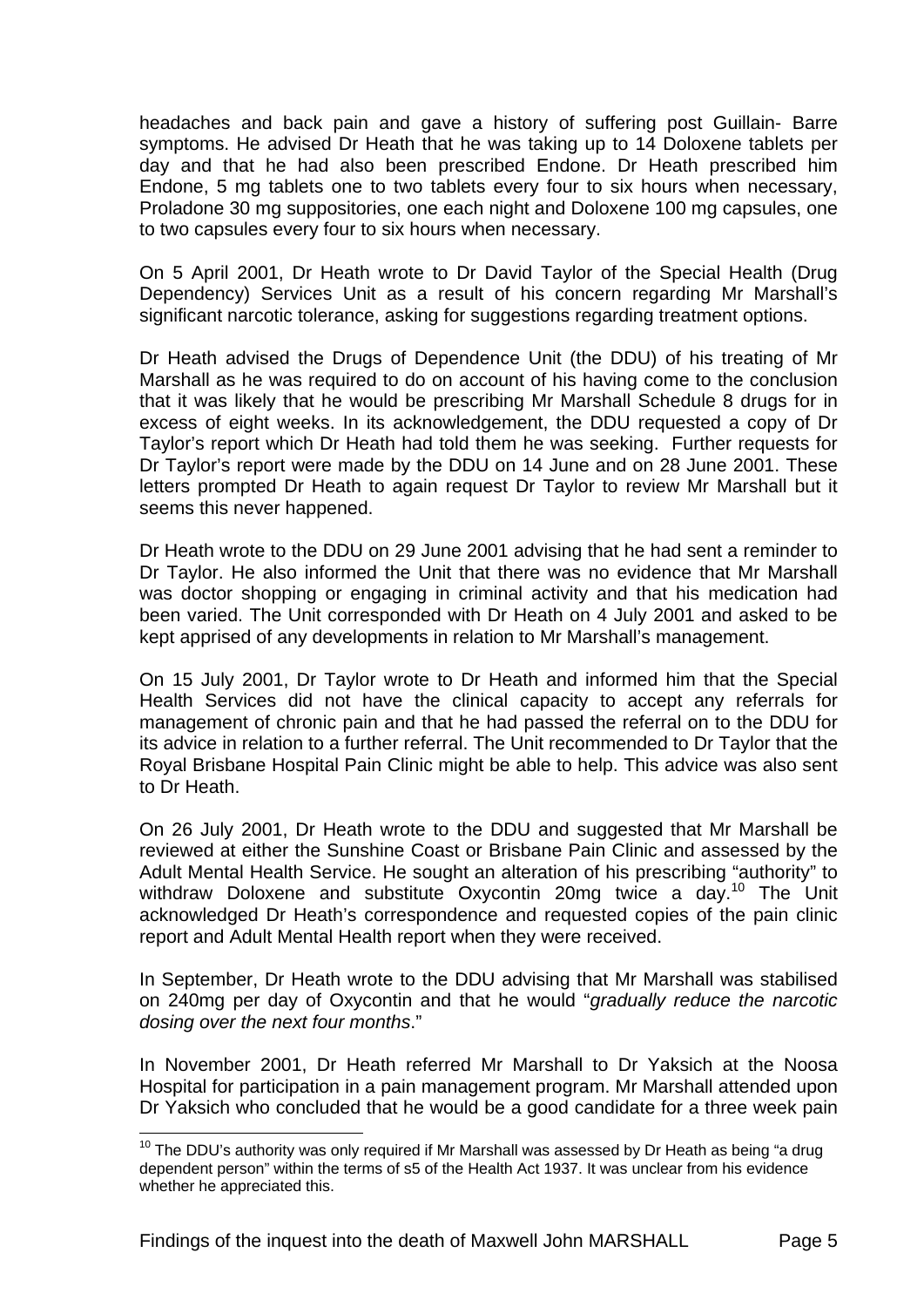management program. Mr Marshall was offered a placement in a pain management program however indicated to staff that he would "*get back to them*" which he did not. It seems the outcome of this referral was not followed up by Dr Heath. A letter from the hospital was sent to him but was not received.

Mr Marshall's use of Oxycontin continued and on 9 November it was increased to 320 mg per day when he reported that the dose of 240 mg was insufficient to control his pain.

This dose remained unchanged until October 2002 when for two days it was reduced to 160 mg per day becuase Dr Heath considered that Mr Marshall was developing a tolerance for the drug and was taking it in excess of the prescribed rates. However, Mr Marshall suffered symptoms consistent with withdrawal and therefore Dr Heath immediately increased the dose to 400 mg daily. On 14 January 2003 Mr Marshall again complained that his current dose was not managing his pain and Dr Heath further increased it to 480 mg daily.

In January 2003, the DDU wrote to Dr Heath requesting an update of Mr Marshall's management and a copy of any specialist reports. It doesn't seem that Dr Heath replied to that letter but in February 2003, following discussions with Dr Martin of the Dural Family Medical Practice in New South Wales, Dr Heath wrote to the DDU requesting they "*please withdraw my authorisation for prescribing to this patient"11* as Mr Marshall was by then residing in New South Wales. The DDU acknowledged that advice and requested that Dr Heath inform then should Mr Marshall return to his care.

### **Recent Medical History in New South Wales**

l

In January 2003 Mr Marshall travelled to Sydney to be with his sister and her family. In early February he sought treatment from Dr Martin, a general practitioner at the Dural Family Medical Practice.

He told Dr Martin that he was dependant on Oxycontin but had left his medication at home. Dr Martin contacted Dr Heath and was informed that Mr Marshall's prescription was six, 80 mg tablets per day and that he was not due for another prescription for two weeks. Dr Martin prescribed 20 tablets of Oxycontin and referred Mr Marshall to the Hornsby Drug and Alcohol Service.

A few days later, Mr Marshall again attended upon Dr Martin complaining that he had run out of his medication. Dr Martin prescribed Mr Marshall enough medication for the remainder of his three week stay in Sydney.

Mr Marshall attended the Castle Hill Mental Health Service on 11 February 2003. During an examination by a J Ashcroft (who's occupation is not apparent on the material but whom I assume to be a mental health practitioner of some description) he gave a history of symptoms associated with post Guillain-Barre syndrome, as well as a recent and past history of depression. A plan was established which

<sup>&</sup>lt;sup>11</sup> As mentioned earlier no authority was needed unless Mr Marshall was a "*drug dependent person.*" It seems likely that he was and that it was for this reason that Dr Heath sought the granting and withdrawal of his right to prescribe him Schedule 8 drugs but it is less clear that the DDU had a similar understanding of the circumstances of the case.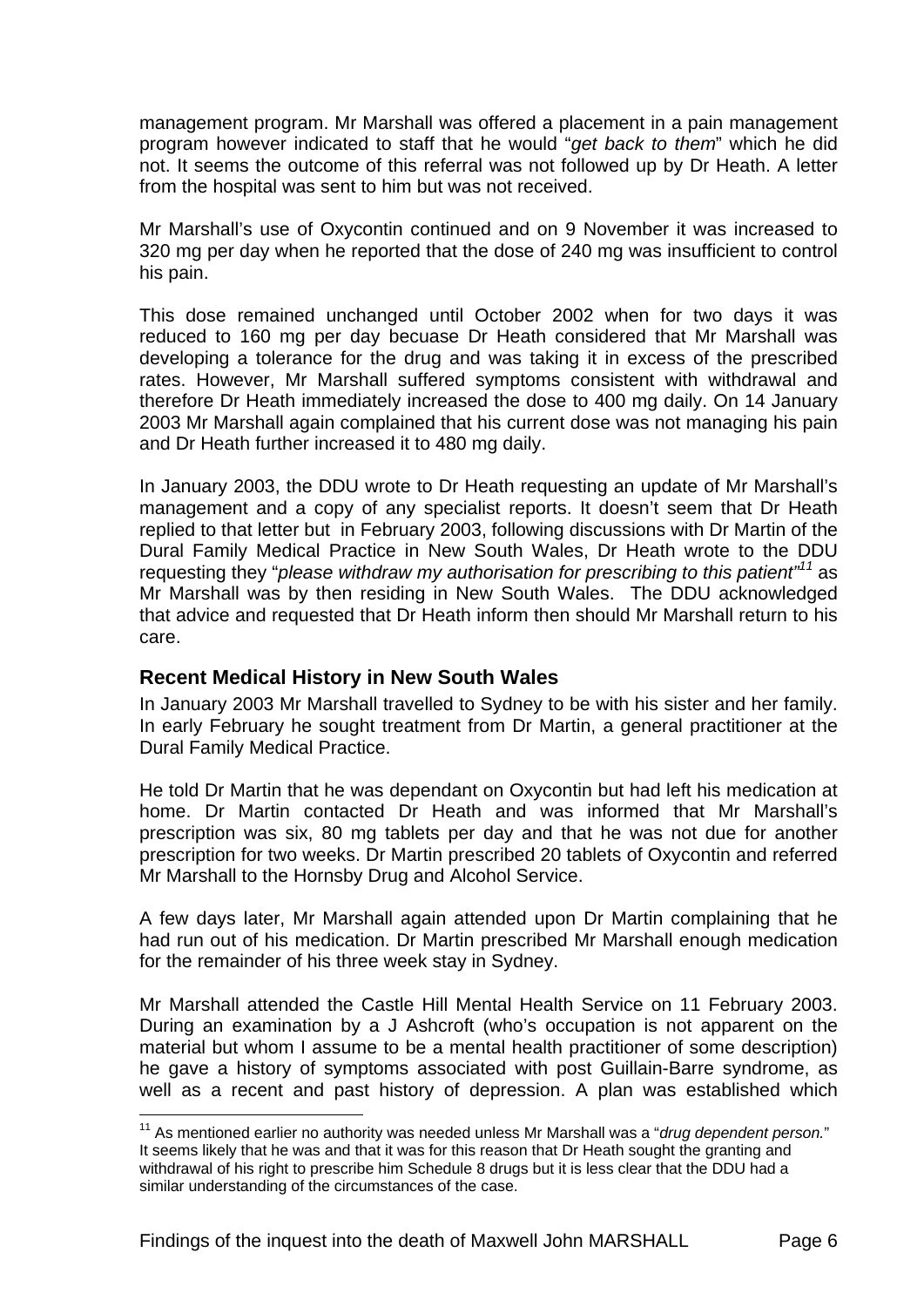included referrals to a neurologist and pain clinic however there is no evidence that these referrals were made or acted upon.

On 13 February 2003, Mr Marshall attended upon Dr Martin to obtain another prescription for Oxycontin and indicated that he had consulted a psychologist at the Castle Hill Mental Health Service. When Mr Marshall consulted Dr Martin on 17 February 2003, he requested that Dr Martin become his usual prescriber as he intended on relocating to Sydney on a permanent basis.

On 24 February 2003, the necessary paperwork was completed by Dr Martin to enable him to become Mr Marshall's authorised prescriber. Dr Martin was contacted the following day by the New South Wales Health Department and advised that he had been granted authority to prescribe oxycodone sustained release (of which Oxycontin is a type) conditional upon the dose not exceeding 480mg per day. This authority was valid until 1 August 2003. The Department also advised Dr Martin that no extension would be approved unless an assessment of Mr Marshall by a multidisciplinary pain clinic and/or drug and alcohol unit supporting an extension was provided.

Dr Martin explained the terms of the authority to Mr Marshall during a consultation on 27 February 2003. Mr Marshall signed a patient contract agreeing he would not attend other doctors seeking this medication. At this time, a referral was also provided to Dr Elizabeth McCusker, a neurologist.

Mr Marshall attended upon Dr McCusker on 7 March 2003. He was assessed however refused to be admitted to the Westmead Hospital. Dr McCusker provided a written report to Dr Martin indicating that in her view, Mr Marshall's symptoms possibly extended beyond those of post Guillain-Barre syndrome. She said in evidence that she considered it difficult to be sure of the appropriate treatment for Mr Marshall as she was not convinced his pain was necessarily related to his much earlier episode of Guillain-Barre syndrome.

Dr Martin referred Mr Marshall to Dr Wilsey, a pain management specialist at the Westmead Pain Clinic on 28 March 2003. Mr Marshall confirmed his appointment with Dr Wilsey and requested a further script to allow him to travel to Queensland and arrange his affairs. After consultation with the New South Wales Health Department, Mr Marshall's request was denied.

#### **Mr Marshall returns to Queensland**

Mr Marshall returned to Queensland and Dr Heath's care in April 2003. On 9 May 2003, Dr Heath commenced him on a trial of Neurontin, a non narcotic medication. Dr Heath gave evidence that he intended to halve the dose of Oxycontin during this time, however he had concerns that Mr Marshall would inappropriately increase his dose. For this reason, Dr Heath stated that he continued to prescribe a dose of 480 mg per day during the trial. Mr Marshall reported on 30 May 2003 that Neurontin was unsuccessful in treating his pain and a decision was made by Dr Heath cease the trial. Following the failure of the trial, Dr Heath increased Mr Marshall's Oxycontin dose to 680 mg per day and he remained on this dose until his death.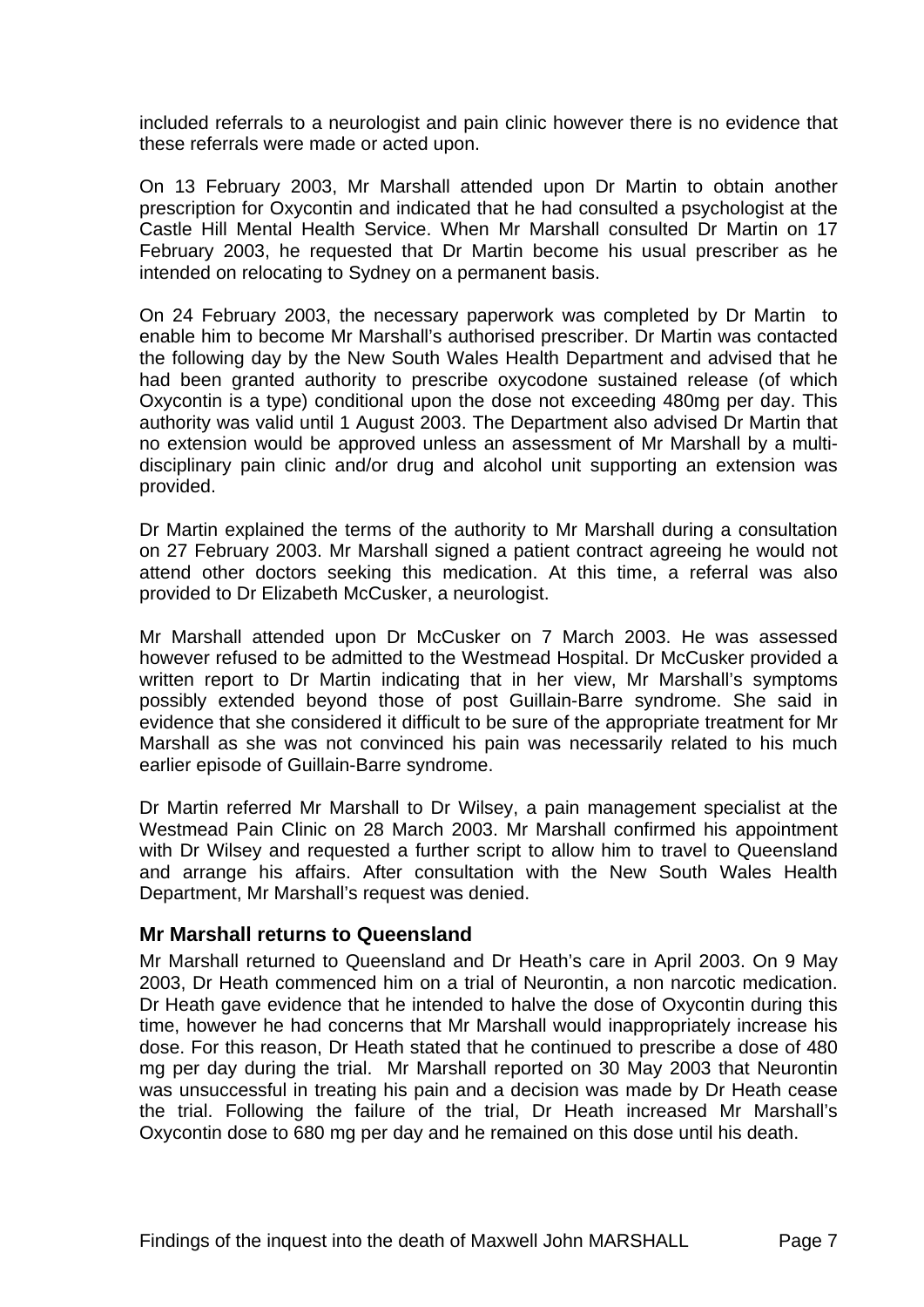The DDU wrote to Dr Heath on 2 September 2003 requesting a report in relation to Mr Marshall. Dr Heath had not advised them that Mr Marshall had returned to his care but the DDU obviously became belatedly aware of this as a result of the dispensing pharmacists sending them copies of the relevant prescriptions as he/she was required to do when dispensing Schedule 8 drugs. Dr Heath did not respond to that letter. Mr Marshall's dose of Oxycontin remained unchanged. He was last seen by Dr Heath on 27 November 2003.

## **The death is discovered**

Mr Marshall's sister, Roseanne Jones spoke to her brother on 5 December and he told her he was unwell but he declined her offer to call a doctor. When she had not heard from him by 9 December and he did not answer his telephone she became concerned and contacted police requesting that a welfare check be carried out.

Police attended Mr Marshall's residence at approximately 10.45pm and found him deceased on the floor of his bedroom. The investigating officer gave evidence that it looked like Mr Marshall had fallen out of bed. She further noted a large quantity of empty Oxycontin packets scattered throughout the unit, however, she did not compile details of dates on which the drugs had been dispensed or the quantities involved.

When completing the initial report of the death that was sent to the coroner and the doctor who would perform the autopsy the officer listed "*mild* "*motoneuron disease*" under "*Known medical history.*" It seems that this error resulted from miscommunication between the investigating officer and Mrs Jones. The reporting officer made no inquiries of Dr Heath despite his name appearing on the drug packaging.

Mrs Jones came to the Sunshine Coast on being advised of her brother's death and identified his body at the Nambour hospital.

### **Autopsy evidence**

Although Mr Marshall was discovered dead on 9 December 2003, it appears the relevant documentation was not submitted to the coroner by the investigating officer until 12 December 2003. The order for autopsy was issued by the local coroner on this date however the autopsy was not performed until 16 December 2003. It appears the reason for the delay in the autopsy being carried out related to scheduling/timetabling issues within the mortuary. This lengthy delay may have compromised the effectiveness of the autopsy as post mortem changes continue to occur even when the body is refrigerated.

At the completion of the examination a post mortem certificate was completed by Dr Scott which indicated the cause of death was unable to be established until toxicology results were received. Dr Scott did note a left posterior subdural haematoma and atherosclerotic changes in the aorta and other coronary arteries. He reserved his opinion on the cause of death pending the results of the toxicology analysis. When those became available in March 2004 showing oxycodone in the blood at a level of 1.7 mg/kg and alcohol in the urine 39 mg/100ml, Dr Scott concluded that the cause of Mr Marshall's death was drug toxicity due to oxycodone and alcohol ingestion. It appears that Dr Scott formed this view based on his findings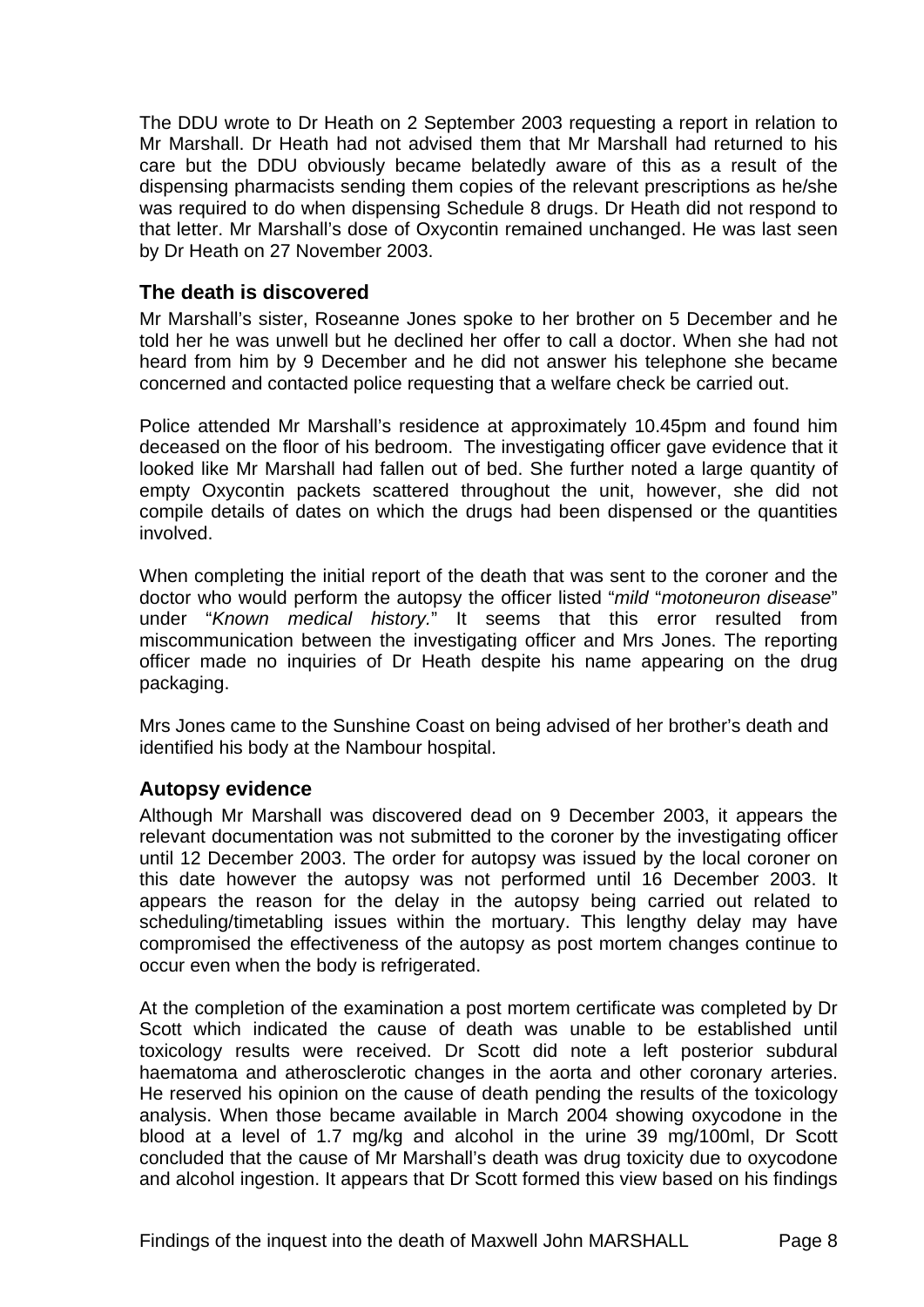at autopsy, information received from the investigating officer and the toxicology results. He frankly conceded that he assumed this to be the cause of death as a result of the information contained in the initial police report, in particular the mention of motoneuron disease which he considered would not cause pain that would warrant such strong analgesics but might precipitate suicide. There were a number of significant failing with respect to the autopsy which I shall detail later in these findings.

Information was received from Mrs Jones that indicated Mr Marshall did not consume alcohol. Further, the investigating officer reported that no alcohol was located in Mr Marshall's residence. Dr Scott was asked to reconsider his cause of death finding having regard to this additional information. Following this Dr Scott concluded that the presence of alcohol in the urine was most probably a post mortem reaction. Accordingly, he amended the post mortem certificate by deleting the reference to alcohol.

#### **Expert evidence**

A number of expert witnesses were called in these proceedings with a view to establishing whether the cause of death had been correctly identified having regard to Mr Marshall's medical history.

Professor Drummer of the Victorian Institute of Forensic Medicine was consulted for his opinion in relation to the general and long term effects of Oxycontin ingestion at the stated levels and the significance of the toxicology findings.

Professor Drummer advised that Oxycontin is widely used to treat neuropathic pain in non-cancer patients and such patients often develop a tolerance to the drug. He indicated that the toxic or lethal level of Oxycontin is dependant upon the degree of a person's tolerance to the drug and that there is no clear toxic or fatal concentration. Professor Drummer concluded that having regard to Mr Marshall's medical history, it is entirely possible that the cause of his death was something other than the toxic affects of oxycodone. Unfortunately, having regard to the limited detail provided in the autopsy report, he concluded that it may not be possible to determine the cause of Mr Marshall's death.

Dr Ellis, a forensic pathologist recently employed by Queensland Health in the Sunshine Coast area, also gave evidence in relation to these issues. He concurred with Professor Drummer's evidence that given the lack of information recorded in the autopsy report, a definitive conclusion could not be reached.

In particular the lack of evidence concerning the location and method by with the blood samples were collected meant that little reliance could be placed on them to determine the blood concentrations at the time of death. Further the failure to thoroughly examine the cranial haemorrhage and surrounding tissue meant that it could not be excluded as a possible cause of death; the same applied to the failure to microscopically examine the heart tissue and related arteries.

I am satisfied that there is no evidence of any foul play or the involvement of any third party in the death.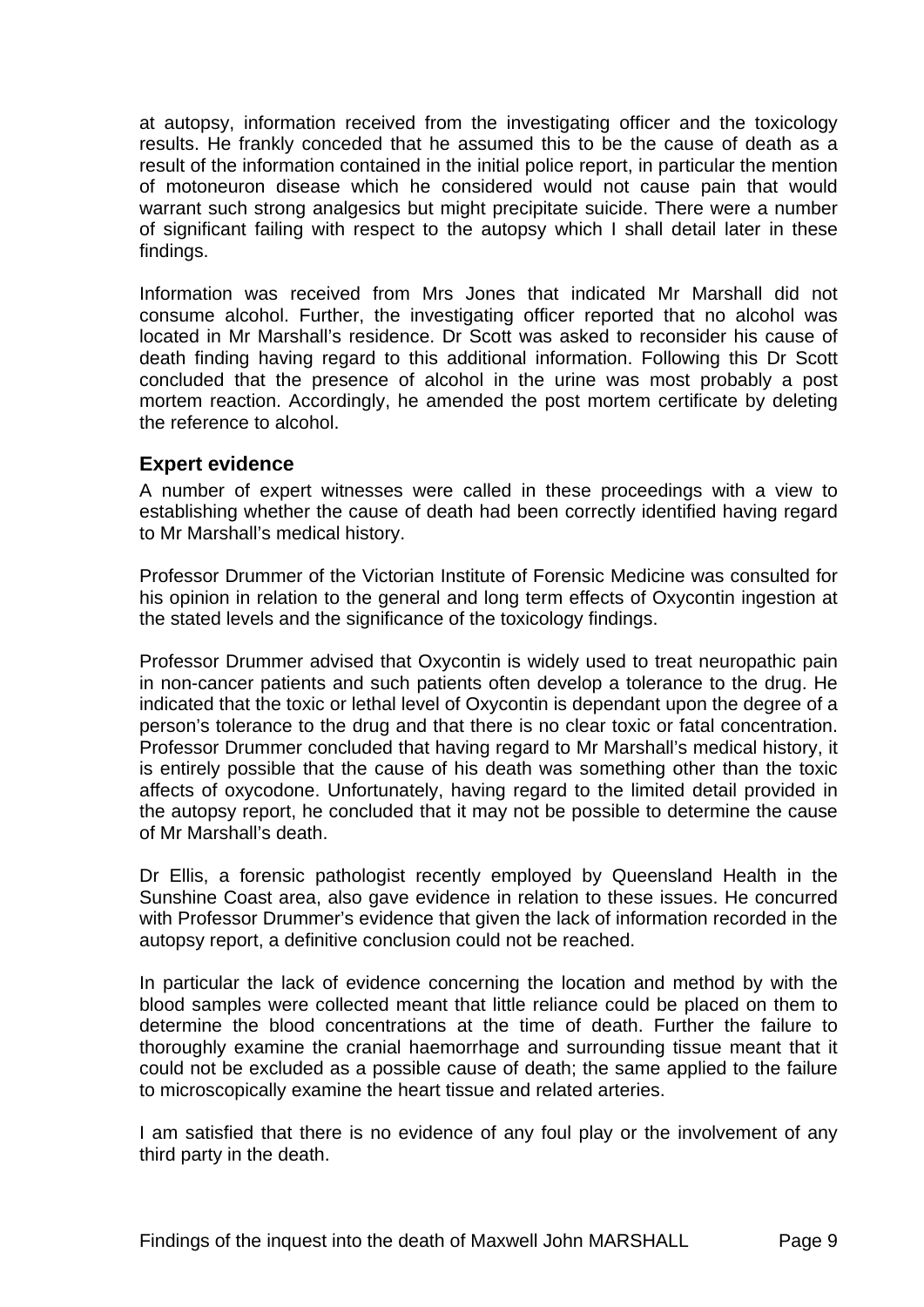Regrettably, I conclude that I am unable to determine the cause of death.

## *Findings required by s45*

I am required to find, as far as is possible, who the deceased was, when and where he died, what caused the death and how he came by his death. I have already dealt with the last of these issues, the circumstances of Mr Marshall's death. As a result of considering all of the material contained in the exhibits and the evidence given by the witnesses I am able to make the following findings in relation to the other aspects of the death.

| Identity of the deceased | The deceased person was Maxwell John Marshall       |
|--------------------------|-----------------------------------------------------|
| <b>Place of death</b>    | He died at 2/3 Power Court Mt Coolum,<br>Queensland |
| Date of death            | He died between 5 - 8 December 2003                 |
| <b>Cause of death</b>    | Undetermined                                        |

### *Concerns, comments and recommendations*

Section 46 of the Act provides that a coroner may comment on anything connected with a death that relates to public health or safety, the administration of justice or ways to prevent deaths from happening in similar circumstances in the future.

The circumstances of Mr Marshall's death, in my view, raise the following issues for consideration from this perspective:-

- Was Dr Heath's response to Mr Marshall's medical issues appropriate?
- Did the DDU adequately discharge its responsibilities in this case?
- What level of pain management services are available in the Sunshine Coast and are they adequate to address community needs?
- Was the autopsy undertaken in this case adequate? If not what are the reasons for the deficiencies and what can be done to rectify the problem?

### **Was Dr Heath's response to Mr Marshall's medical issues appropriate?**

Dr Turnbull, an experienced general practitioner, and Professor Cramond, an expert in pain management medicine, both gave evidence regarding their opinions of Dr Heath's management of Mr Marshall.

Dr Turnbull considered Mr Marshall was a very challenging and difficult patient to treat given the neuropathic pain he experienced, in conjunction with his narcotic dependency. Both Dr Turnbull and Professor Cramond were complimentary of Dr Heath's success in transferring Mr Marshall from a number of short acting narcotics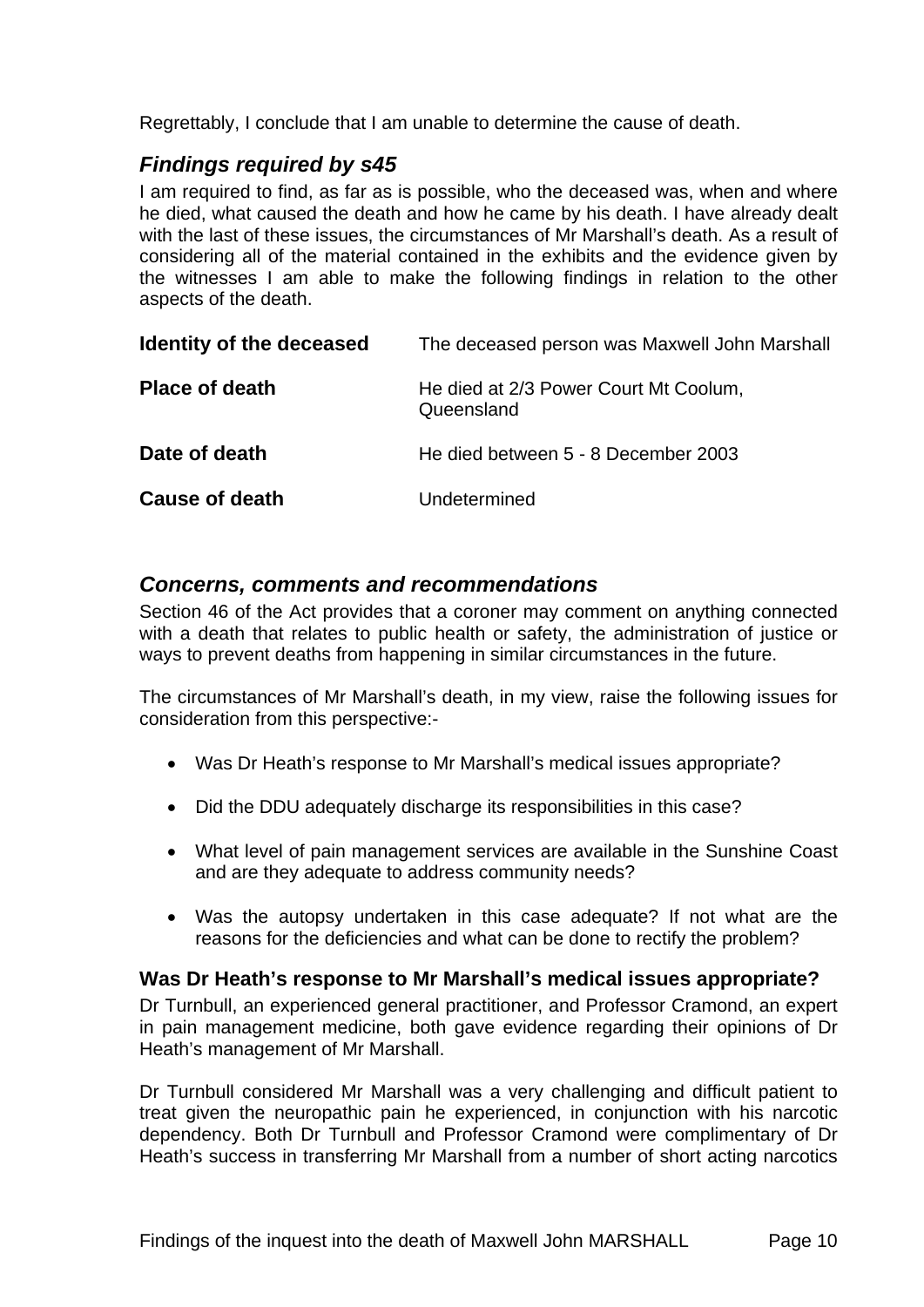to one long acting narcotic (Oxycontin), and for managing to stabilise his dose for periods of time.

Both Dr Turnbull and Professor Cramond recognised Dr Heath's attempts to refer Mr Marshall to alternative pain management therapists and regarded the limited services available as being an impediment to these referrals. They also noted no evidence of doctor shopping by Mr Marshall and indicated this factor as another positive outcome of Dr Heath's treatment: he had managed to develop an effective therapeutic relationship with Mr Marshall.

Dr Turnbull and Professor Cramond also concurred that Oxycontin was the appropriate medication to be prescribed to Mr Marshall for neuropathic pain. They were both of the view that a dose of 640 mg daily was very high and that further efforts could have been made by Dr Heath to have Mr Marshall access other specialist services.

Dr Heath failed to follow up Mr Marshall's referral to Dr Yaksich. Had this been done, Dr Heath would have been aware that a placement was available to Mr Marshall in a pain clinic locally and could have discussed this with Mr Marshall.

It was observed by the experts that no attempt was made by Dr Heath to establish the cause of Mr Marshall's pain. A history of Guillain-Barre syndrome was given by Mr Marshall however no attempt was made by Dr Heath to investigate the reliability of this information. Insufficient attempts appear to have been made by Dr Heath to obtain Mr Marshall's past medical files from Victoria or from Dr Martin in New South Wales following his return in Queensland in 2003.

Just criticism has been made of Dr Heath's note taking and general file management. It seems that an inadequate system was in place to enable incoming correspondence to be attached to patient files. This is evidenced by the number of documents missing from Mr Marshall's file and his failure to respond to requests for information from the DDU. Dr Heath gave evidence that these systems have been somewhat rectified in recent times with the introduction of increased technology in his practice.

It is also of concern that after treating Mr Marshall for nearly three years his daily intake of Oxycontin had increased from an initial dose of 240 mg per day to 640 mg per day, a dosage that Dr Richards advised was in the top 1% of prescriptions issued for this drug in Queensland during the relevant period. Indeed it may even have been higher as the records show that between 30 May and 27 November, a period of 180 days, 1,920 80 mg tablets were dispensed – an average of 10.66 80 mg tablets per day.

All of the experts who gave evidence acknowledged that it was undesirable for patients to remain on high doses of Oxycontin for extended periods and indeed as noted above, Dr Heath predicted he would reduce the 240 mg dose in a matter of months. In this regard he clearly failed.

There is also a basis for concern about Dr Heath's response to the regulator, the DDU. He gave evidence that whilst it would have been prudent to decrease Mr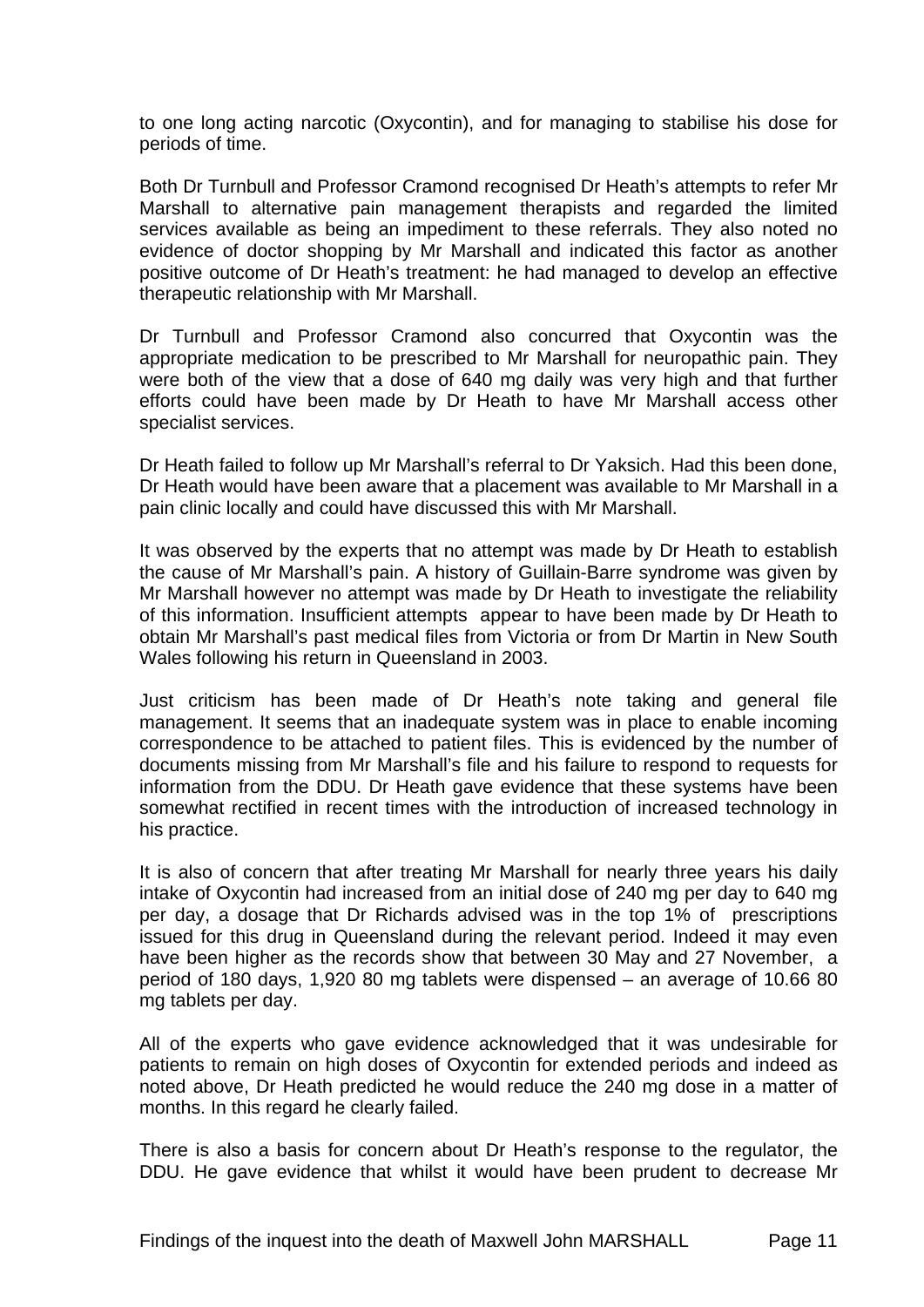Marshall's dose of Oxycontin during the trial of Neurontin in May 2003, he chose not to. He advised the Court the reason for this decision was that he thought Mr Marshall was "self prescribing", i.e. Mr Marshall was exhibiting impaired control of his drug intake. There is no doubt that throughout much of the period that Dr Heath was treating Mr Marshall he was likely to suffer mental or physical distress if he ceased taking Oxycontin. Despite these circumstances Dr Heath did not seek the approval of the DDU to prescribe him controlled drugs. Dr Heath also failed to notify the Drug of Dependence Unit upon Mr Marshall's return from New South Wales in May 2003 when he certainly intended to prescribe controlled drugs to Mr Marshall for in excess of eight weeks.

Although Dr Turnbull in his report referred to Dr Heath's treatment of Mr Marshall as "*exemplary*", in view of the concessions he made when giving evidence about aspects of that treatment which could have been better and have regard to the concerns detailed above, I do not accept that assessment as persuasive or reliable.

I consider it appropriate that the Medical Board of Queensland review Dr Heath's professional conduct in relation to this patient and I will refer to it the information gathered during the coronial investigation.

## **The adequacy of the contribution of the DDU**

l

The Drugs of Dependence Unit is a division of Queensland Health. The Unit's role and responsibilities are derived from the *Health Act 1937* and the *Health (Drugs & Poisons) Regulation 1996*. The aim of the unit is to minimise harm to the public from inappropriate use of controlled drugs by providing a monitoring, investigative, enquiry and research service. These aims are primarily achieved by regulating the prescribing of major narcotics by general practitioners and providing advice as to alternatives.

Schedule 8 drugs such as Oxycontin, require greater controls than other prescription drugs due to the tendency of people using them for any extended period to develop dependence on them. The obligations imposed by the legislation on a doctor prescribing Oyxcontin fall into two categories. If a doctor intends to prescribe a patient Oxycontin for a period in excess of two months, they are required to notify the chief executive of the Department of Health in the approved form.<sup>12</sup> Alternatively, if a doctor is of the view that a patient is drug dependant within the meaning of section 5 of the *Health Act 193713,* the doctor is precluded from prescribing Oxycontin without approval of the chief executive of the Department of Health.<sup>14</sup>

Dr Alun Richards, who at the relevant time was the director of the DDU, gave evidence that the Unit's role was one of monitoring prescribing by, at times, referring

Findings of the inquest into the death of Maxwell John MARSHALL Page 12

<sup>&</sup>lt;sup>12</sup> Section 120 *Health(Drugs and Poisons) Regulations 1996* – in practice the advice is given to the DDU

<sup>&</sup>lt;sup>13</sup> Section 5 of the *Health Act 1937* defines a drug dependent person to mean a person – (a) who, as a result of repeated administration to the person of controlled or restricted drugs or poisons – (i) demonstrates impaired control; or (ii) exhibits drug-seeking behaviour that suggests impaired control; over the person's continued use of controlled or restricted drugs or poisons; and (b) who, when the administration to the person of controlled or restricted drugs or poisons ceases, suffers or is likely to suffer mental or physical distress or disorder.

<sup>&</sup>lt;sup>14</sup> Section 122 *Health(Drugs and Poisons) Regulations 1996* – the authority has been delegated to the Director of the DDU.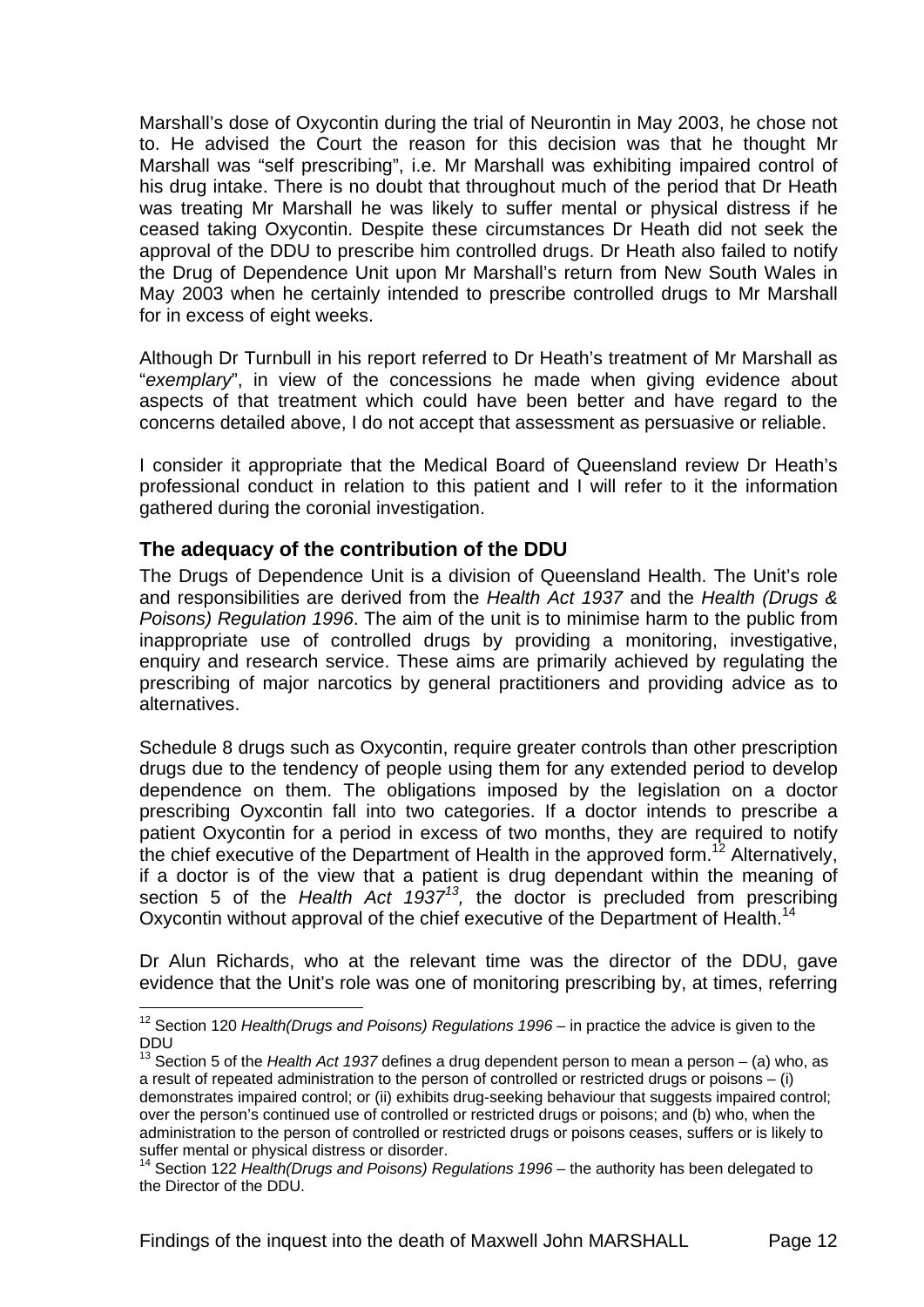poor prescribing patterns to the Medical Board as a professional standards issue. Further, the Unit is responsible for providing clinical advice when requested and authorising doctors to treat drug dependent patients by attempting to place limits on drug seeking behaviour. He stressed that the Unit did not exist to manage patients' clinical needs as this task was best undertaken by their general practitioner.

It appears that in Mr Marshall's case, the Drug of Dependence Unit contributed little to the monitoring and control of Dr Heath's prescribing practices. When Dr Heath contacted the Unit on 26 July 2001 seeking clinical advice, none was received. In September 2001, Dr Heath indicated to the Unit that he intended to reduce Mr Marshall's dose of Oxycontin from the then current level of 160 mg over the succeeding four months. When he failed in this regard, and indeed over the next two and half years increased to dose fourfold, the DDU took no action.

In early 2003 Mr Marshall resided briefly with his sister in New South Wales. While Mr Marshall was under the care of a general practitioner there, he was referred to and seen by a number of specialist services. Upon notifying the NSW Health Department of his intention to prescribe Oxycontin to Mr Marshall, the GP was issued with the relevant authority. This authority was for a specified period of time and stated an extension was conditional upon Mr Marshall's attendance at a pain management clinic. The steps taken by the New South Wales Health Department to monitor Mr Marshall's use of the drug and his response to them seem to suggest a superior system prevailed in that state at that time. It was difficult to get Dr Richards to reflect upon this. He seemed more inclined to react defensively to any critiquing of the DDU's performance.

Upon Mr Marshall's return to Queensland and Dr Heath's care in April 2003, he was again prescribed Oxycontin in very high doses up until his death some eight months later. The only action taken by the DDU during this period was to send Dr Heath a letter in early September 2003 that was never answered. It is the case that Dr Heath failed to notify the Unit that he had resumed caring for Mr Marshall but the DDU had access to all prescriptions filled for Schedule 8 drugs.

Of course I only have evidence in relation to the performance of the DDU in relation to this one patient. It may be that its poor performance in this case was an aberration.

### **Recommendation 1 - Audit of the effectiveness of the Drugs of Dependence Unit**

*I recommend that the internal audit section of Queensland Health conduct a sample audit of files from the DDU relating to Schedule 8 drugs to ascertain whether the unit is adequately discharging its statutory responsibilities.* 

#### **The availability of pain management services on the Sunshine Coast**

In 2001 when Dr Heath referred Mr Marshall to Dr Taylor for expert treatment in relation to pain management, he was advised that there was no clinical capacity to accept new patients. A recommendation was made that Mr Marshall be referred to the pain management clinic at the Royal Brisbane Hospital. The recommendation is obviously impractical for some patients residing in the Sunshine Coast area requiring pain management services.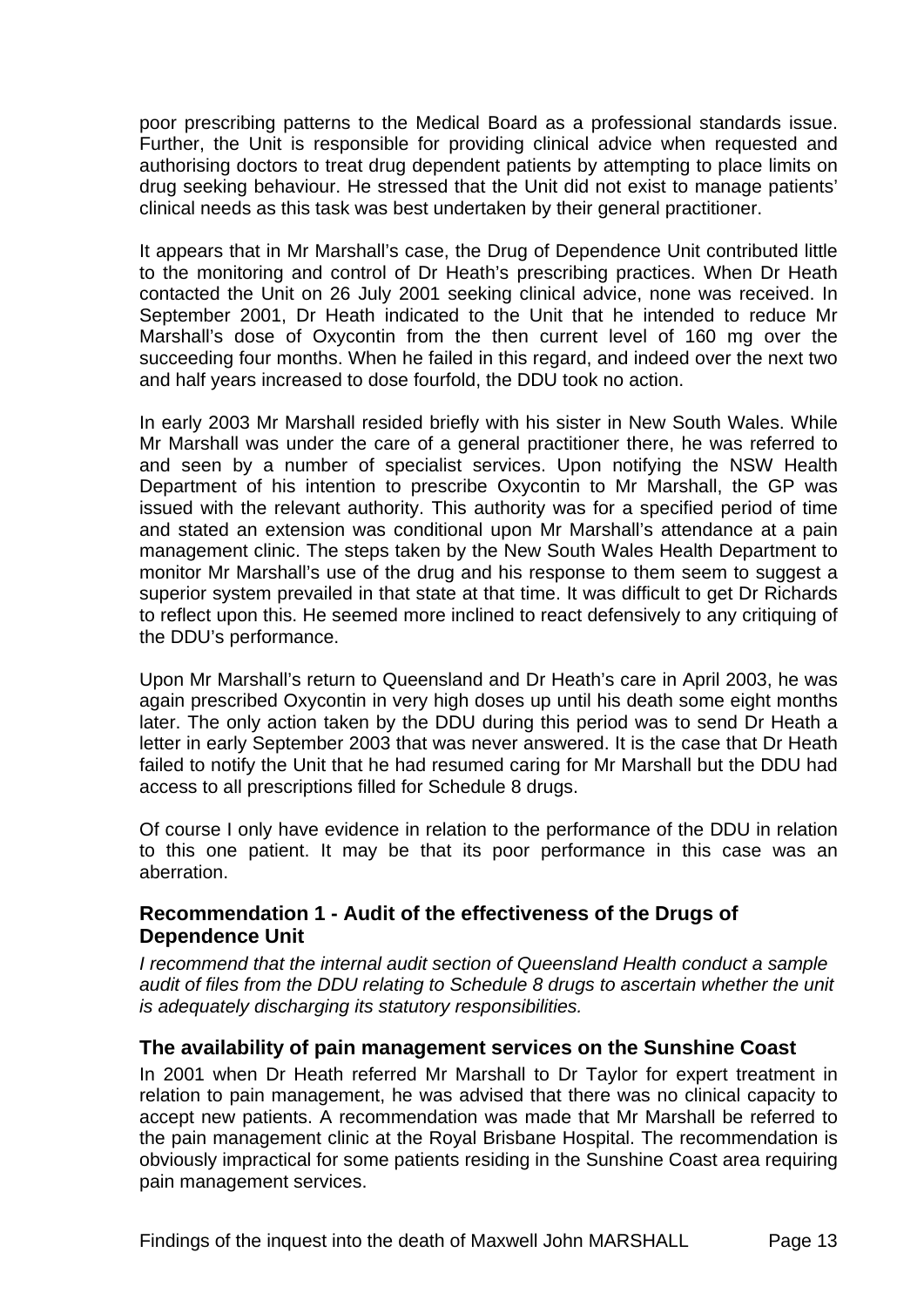It seems that now, in 2007, the situation is not dramatically different. Whilst the Sunshine Coast area now has a part time pain management service, its functions are limited by factors such as lack of dedicated allied health staff, lack of access to multi-disciplinary ancillary support, and lack of dedicated in-patient beds. Dr Tania Morris, a specialist anaesthetist who is currently undertaking specialisation in pain management, is one of two specialists operating the pain management clinic in the Sunshine Coast area. She indicated in evidence that the service does not adequately meet the magnitude of community needs and suggested that already there is a backlog of patients that will not be cleared until May 2008.

The balancing of competing priorities in the allocation of public health care resources is beyond the competence of this inquest. However, I feel obliged to draw attention to these startling data.

#### **The adequacy of the autopsy**

The autopsy on Mr Marshall's body was performed by Dr Scott, an experienced general practitioner who has been a government medical officer since 1975. With all due respect to Dr Scott, I am of the view that the autopsy report was inadequate and opportunities to more effectively investigate the cause of death were lost. For a start the report was very brief – less than 100 words - and many basic details such as the height and weight of the deceased were omitted. Further, although a subdural haematoma was detected, no detail of its size, shape, likely age or precise position was recorded. It is also of concern that the summary and interpretation section which should be used to explain the bases of the doctor's conclusion as to the cause of death was left blank. No neuropathology was performed and no record was made of the site of the blood sampling.

It seems that Dr Scott was misled by inaccurate information in the report of the death provided by the police service that indicated motoneuron disease as the only medical history. This disease would not normally result in Oxycontin use and Dr Scott therefore assumed that the numerous medication packets he was told were found in Mr Marshall's unit were evidence of drug abuse. It is of concern that the doctor came to this conclusion before he had received the results of the toxicology analysis and before he had made adequate inquiries about the deceased's medical history that might have led him to come to a different conclusion.

Dr Scott says that after he received the toxicology results he contacted the toxicologist who had issued the certificate and she advised him that the results were within the fatal range. This is also of concern as the evidence of Professor Drummer, whose expertise I accept, is to the effect that little reliance could be placed on the blood concentration alone: more information about the deceased person's history, both in terms of his Oxycontin tolerance and other medical conditions would need to be factored in. According to Professor Drummer, one could only be confident of the drug being the operative cause of death if all other reasonable causes were excluded.

The toxicologist in question gave evidence that she could well have given the advice that Dr Scott claims to have received from her. Although it is her practice to warn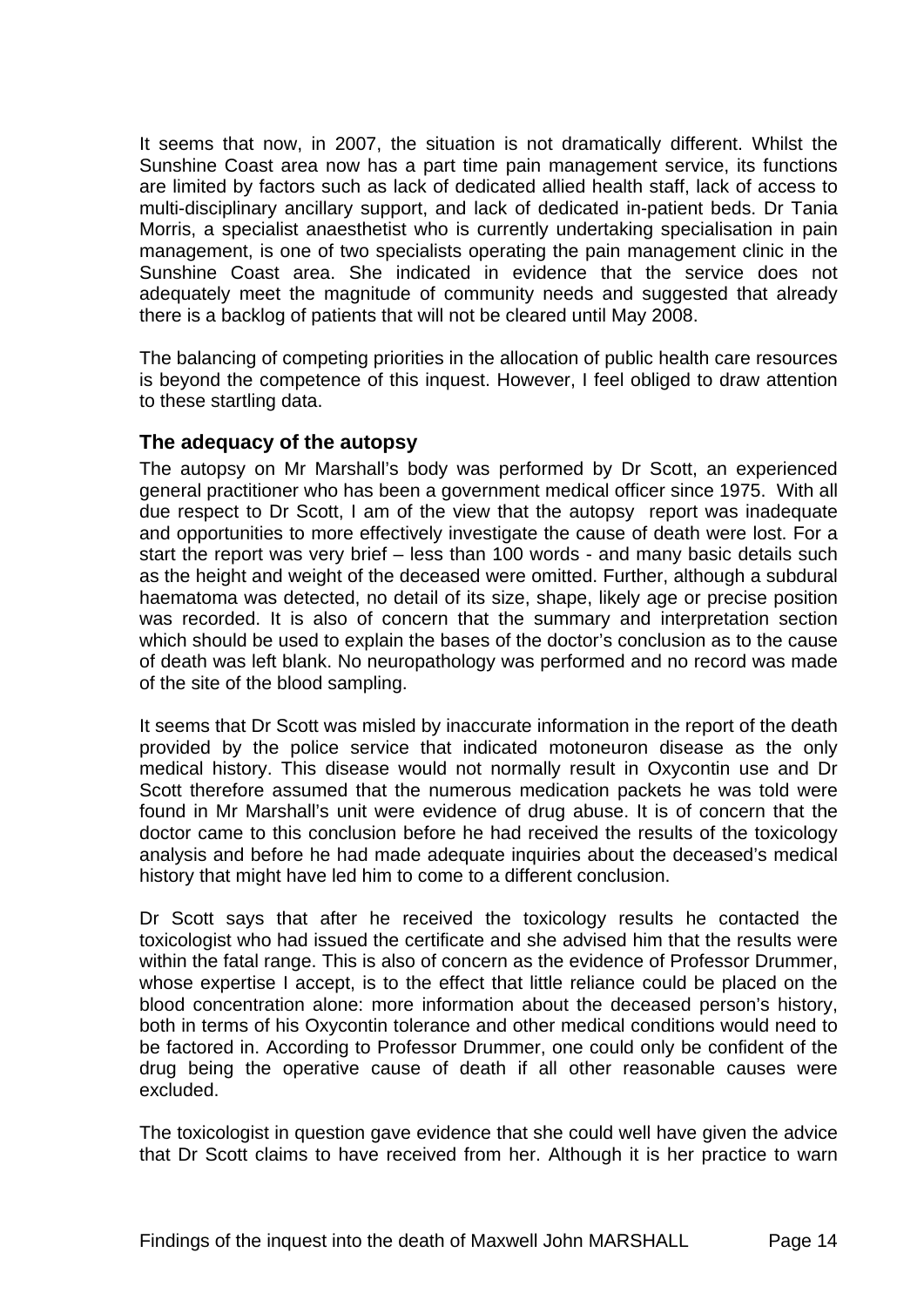inquirers that drug tolerance has to be taken into account when considering blood morphine levels she could not say she had done so in this case.

I do not consider that these deficiencies were the result of any lack of professional application or commitment by Dr Scott: rather in my view he was simply not adequately trained to undertake an examination of the kind necessary in this case and there was no effective system in place to alert him or anyone else involved in the matter of this problem. Although he was been performing autopsies for many years he has had very little training in what is a highly specialised procedure much of which can only be learnt from close observation. Dr Scott gave evidence that he had only ever seen part of one autopsy performed by a forensic pathologist.

Dr Scott performed the examination in compliance with an order issued by a local coroner pursuant to s19 of the *Coroners Act 2003*. Subsection 7 of that provision requires that the order be directed to a doctor who is listed in the guidelines issued by the state coroner that seek to align the skills of the doctor with the complexities of the case being considered.

The guidelines stipulate that doctors who do not have specialist pathologist qualifications should only conduct internal autopsies in "*simple cases*" and give as examples accidents, suicides and natural deaths. Dr Ellis pertinently pointed out that it is often very difficult to tell before an autopsy is undertaken whether the case is simple or not.

Dr Scott has been conducting autopsies since long before these guidelines were introduced pursuant to the *Coroners Act 2003*. He said that it had always been his practice not to become involved in autopsying suspected homicides or SIDs cases. If other cases that were referred to him appeared more complex than his limited expertise would allow him to deal with adequately, it was his practice to advise the reporting police officers to refer the matter to the John Tonge Centre where it would be dealt with by a forensic pathologist.

With the benefit of hindsight, it would appear that this case should have been dealt with in that way. Although it is primarily the responsibility of the coroner issuing the autopsy order to ensure that it is directed in accordance with the guidelines, coronial investigations are very much interdisciplinary in nature and coroners therefore depend upon feedback from doctors as to whether a particular autopsy is one which the doctor is sufficiently expert to undertake.

It is noteworthy that the autopsy order in this case was issued less than two weeks after the new coronial system commenced and that since that time a very experienced forensic pathologist, Dr Ellis, has commenced duty at the Nambour Hospital. I am confident that he will provide assistance to local coroners and government medical officers on the Sunshine Coast to address the problems highlighted by this case.

It is my responsibility as state coroner to ensure that the coronial system is operating effectively state-wide. I therefore intend to review the arrangements that currently exist to assist local coroners and government medical officers make better informed decisions about who should undertaken particular autopsies. I will consult with the